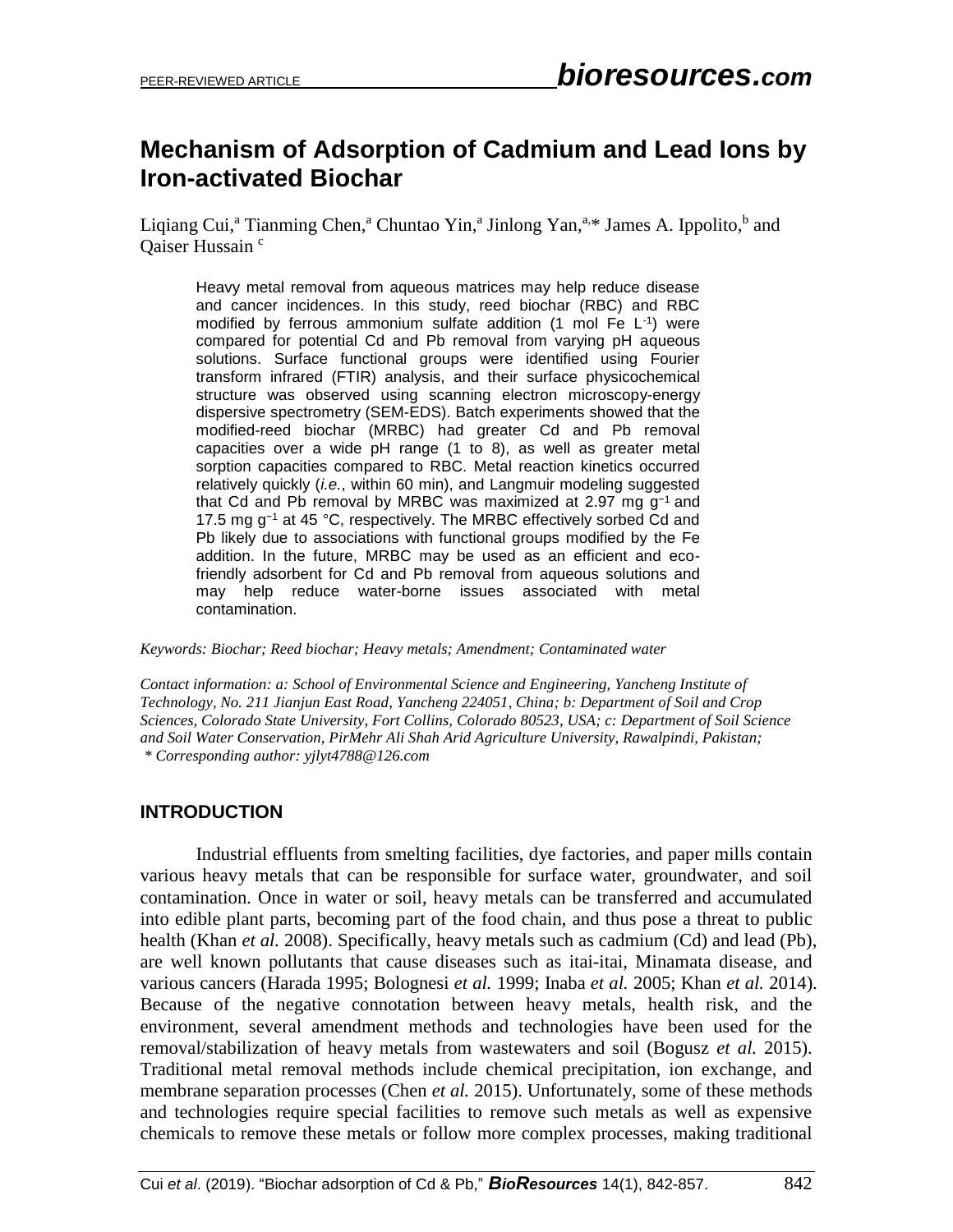metal removal methods less attractive for environmental cleanup. Simpler heavy metal sorbents are needed that ideally come from local sources near local heavy metal problem areas.

Biochar, a carbon-rich byproduct derived from biomass pyrolysis under oxygenlimited conditions (Wang *et al.* 2016), shows significant promise as a heavy metal sorbent (Mohan *et al.* 2014; Kim *et al.* 2015; Ippolito *et al.* 2017). Ippolito *et al.* (2017) found that pine biochar can reduce bioavailable soil metals (Cd, Cu, Pb, and Zn), which were extracted with 0.01 M CaCl<sub>2</sub>. Uchimiya *et al.* (2010) used biochar to immobilize several metals (Cu, Cd, Ni, and Pb) from an aqueous solution. Pig and cow manure biochars have been demonstrated to be efficient sorbents for removing Cu(II), Zn(II), Cd(II), and Pb(II) ions from an aqueous solution (Kołodyńska *et al.* 2012). Bamboo biochar has been shown to be an efficient sorbent for Pb and Cd removal from aqueous solutions. Also, the quantity of Pb sorbed is reduced when both metals are present together in solution (Han *et al.* 2017), suggesting that competitive metal sorption likely occurs on biochars. These studies utilized biochars in a non-activated (*i.e.,* as-is) state, yet studies have shown that activating biochar may increase heavy metal sorption over nonactivated biochars.

Karunanayake *et al.* (2018) found that Fe<sub>3</sub>O<sub>4</sub>-magnetized Douglas fir biochar is effective sorbed Cd and Pb and easy separated from aqueous solution. Steam-activated (800  $\degree$ C for 3 h) and KOH-treated (1.3 M) biochars have been shown to successfully remove Cu from solutions (Ippolito *et al.* 2012). Similarly, modified biochars (nanoscale zerovalent, NaOH, and Zn ion-modified biochars) produced from various metal iontreated biomass materials are used as adsorbents for heavy metal (Cd, Pb, As, *etc.*) removal from water (Wang *et al.* 2017). Biochar modification *via* activation can increase surface area, ligand functional group presence, or the amount of  $C = C \pi$  electrons available (Uchimiya *et al.* 2010; Ippolito *et al.* 2012; Qiao *et al.* 2015), all of which play a role in improving heavy metal sorption.

Reed (*Phragmites australis*), a halophyte in coastal areas, is widespread in many saline-alkali lands and aquatic ecosystems in China (Zheng *et al.* 2013). Reed has tolerance to salts and floods, is used to improve soil conditions, and grows relatively quickly, making it a suitable raw material for biochar production (Roberts *et al.* 2010). In this study, a modified reed biochar was synthesized *via* pretreatment with ferrous ammonium sulfate  $[(NH_4)_2Fe(SO_4)_2]$  for the eventual removal of solution-borne Cd and Pb.

It was hypothesized that biochar pretreatment with a strong reducing agent,  $(NH_4)_2Fe(SO_4)_2$ , could be a precursor for amorphous iron oxide (FeOx) formation, which following pyrolysis could enhance biochar reactive surfaces and improve biochar's ability to remove Cd and Pb from a solution. Thus, the objective of this study is to investigate the efficacy of reed-derived biochar (RBC) compared to modified reedderived biochar (MRBC) for removing and retaining Cd and Pb from an aqueous solution. Finally, biochar Cd and Pb sorption mechanisms are elucidated by examining functional group presence using Fourier transform infrared (FTIR) and microscopic physicochemical structure using scanning electron microscopy-energy dispersive X-ray spectroscopy (SEM-EDS).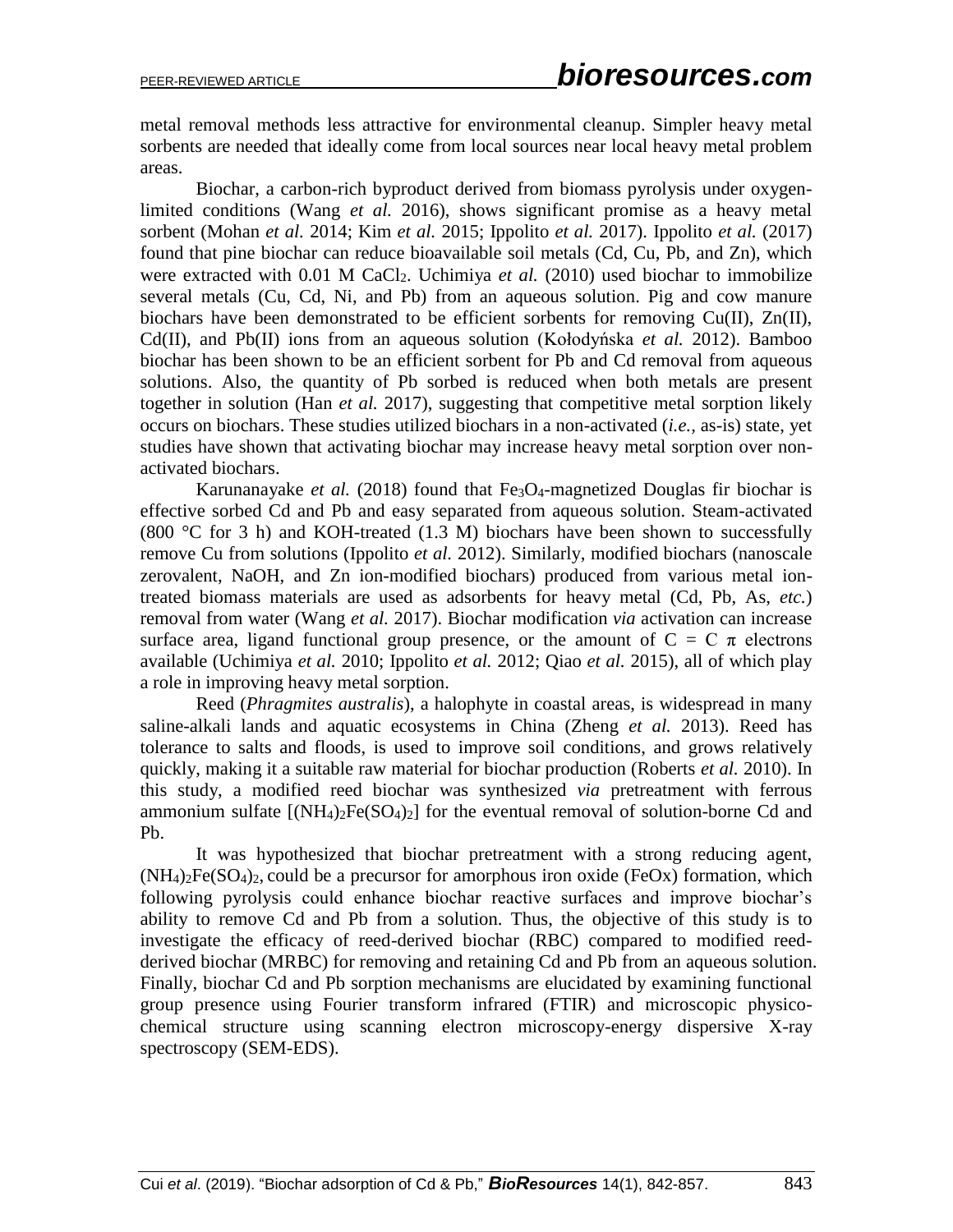#### **EXPERIMENTAL**

#### **Materials**

Reed (*Phragmites australis*) was collected from a beach at Yancheng in Jiangsu, China. The collected reed samples were washed with tap water, triple rinsed with distilled water, dried at 60 °C, and then powder ground. Biochar was made from reed powder pyrolyzed at 450 °C for 4 h with a linear rise of 10 °C min<sup>-1</sup> in a vacuum tube furnace (NBD-O1200; Nobody Material Science and Technology Co., Ltd., Henan, China) and in a nitrogen gas environment (500 mL min<sup>-1</sup>). After pyrolysis and cooling, biochar was ground passing through 0.15 mm, 0.18 mm, 0.25 mm, 0.42 mm, 0.85 mm, and 2 mm sieves.

The modified reed biochar (MRBC) was made by soaking 250 g of powder reed biomass in 1 L of 1 M ( $NH_4$ )<sub>2</sub>Fe( $SO_4$ )<sub>2</sub> in a 1.5-L plastic bottle with a neutral pH. This solid to liquid ratio filled the plastic bottle with no head space for air. Next, the mixture was shaken at 180 rpm for 24 h at 25 °C, and then the reed biomass was separated *via* filtration. Afterwards, the material was washed with deionized water until the filtrate was free of Fe with loretin testing (Johansson *et al.* 2016). The treated, rinsed reed biomass was oven-dried to a constant weight  $(24 \text{ h}, 60 \degree \text{C})$ , converted to MRBC by slow pyrolysis as the RBC methods, and sieved into the various size fractions described above.

#### **Methods**

Basic biochar properties of the 0.15-mm size fraction are presented in Table 1, and were analyzed according to procedures described by Lu (2000), including pH (glass electrode method), carbon (potassium dichromate titrimetric method), total N (Kjeldahl method), total P  $(H_2SO_4/HClO_4$  digestion followed by the molybdenum blue method), total K (flame atomic absorption method), and total Cd and Pb (flame atomic absorption spectrometry, FAAS. The specific surface area (SSA) was determined by the Brunauer– Emmett–Teller (BET) method with a surface area and porosity analyzer (ASAP 2460; Micromeritics, Norcross, GA, USA). Biochar cation exchange capacity (CEC) was measured *via* the sodium acetate exchange method. Briefly, the biochar was mixed with an excess of sodium acetate solution, resulting in an exchange of the added sodium cations for the matrix cations. Next, the biochar was washed with 95% alcohol. An ammonium acetate solution was then added, which replaced the adsorbed sodium with ammonium. Finally, the displaced Na was determined through atomic sorption spectroscopy (AAS; TAS-986; Beijing Persee General Instrument Co., Ltd., Beijing, China). Biochar functional groups, such as  $-OH$  and  $C=O$ , were identified using a FTIR spectrometer (Nexus-670; Thermo Fisher Scientific, Waltham, MA, USA) *via* the KBr (KBr:biochar, 100:1) tablet method.

|             | pH                 | SSA <sup>+</sup> | Carbon     | N     | Þ     |                | <b>CEC</b>  | Cd        | Pb        |
|-------------|--------------------|------------------|------------|-------|-------|----------------|-------------|-----------|-----------|
|             | (H <sub>2</sub> O) | $(m2 g-1)$       | $(g kg-1)$ |       |       | $(cmol+ kg-1)$ | $(mg kg-1)$ |           |           |
| Reed        |                    |                  | 402.5      | 4.13  | 2.08  | 3.92           |             | <b>ND</b> | <b>ND</b> |
| <b>RBC</b>  | 8.50               | 5.6              | 879.1      | 10.48 | 26.32 | 20.35          | 4.32        | 0.01      | 2.17      |
| <b>MRBC</b> | 10.53              | 10.5             | 812.5      | 55.65 | 34.01 | 19.56          | 9.34        | 0.02      | 3.96      |

**Table 1.** Basic Properties of the 0.15-mm Size Fraction of RBC and MRBC.

† SSA: specific surface area; CEC: cation exchange capacity; the N, P, K, Cd, and Pb concentrations are expressed as total concentrations; ND: not detected.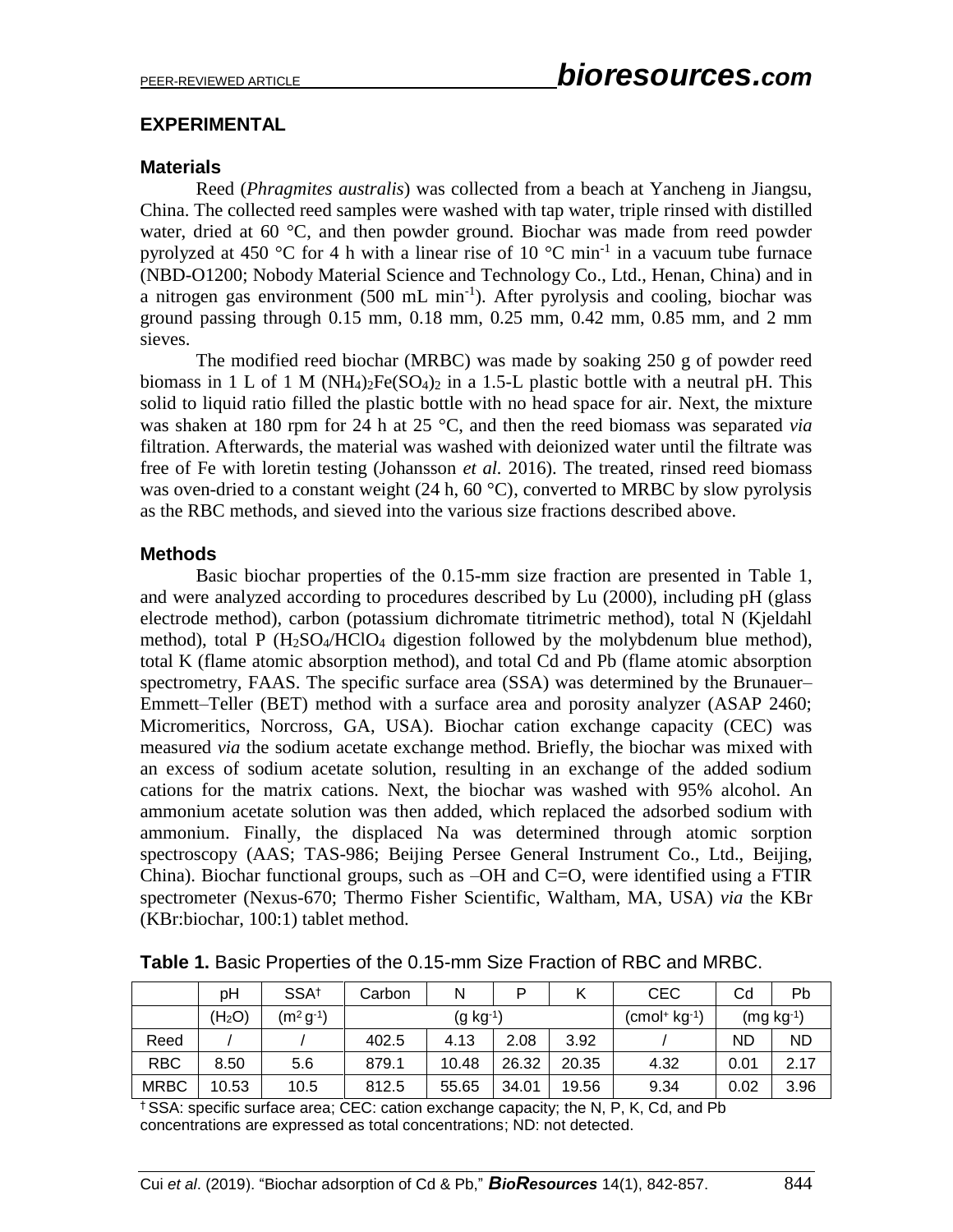Cadmium (as  $CdCl<sub>2</sub>$ ) and Pb (as  $[Pb(NO<sub>3</sub>)<sub>2</sub>]$ ) (chemicals purchased from Sinopharm Chemical Reagent Co., Ltd., Shanghai, China) sorption onto the biochars was determined as a function of solution pH. The 0.15-mm RBC or MRBC size fraction was used (as this fraction sorbed the greatest metal concentrations as per the above experiment) with  $0.10$  g biochar mixed with 50 mL of  $0.01$  M NaNO<sub>3</sub> solution containing either 5 mg Cd  $L^{-1}$  or 50 mg Pb  $L^{-1}$ . The solution pH was either 1, 2, 3, 4, 5, 6, 7, or 8, which was adjusted using either 0.1 mol  $L^{-1}$  HCl or NaOH before shaking. All treatments were replicated three times. The solutions were then shaken for 2 h at 180 rpm, filtered, and the filtrate Cd and Pb concentrations were determined by AAS.

Next, Cd and Pb sorption experiments were conducted using both RBC and MRBC in batch equilibrium experiments at  $25^{\circ}$ C. First, Cd and Pb sorption onto the various biochar size fractions (*e.g.*, 0.15, 0.18, 0.25, 0.42, 0.85, and 2 mm) was determined to identify the ideal size fraction for the greatest metal sorption capability. Three  $0.10 \text{ g RBC}$  or MRBC samples were mixed with 50 mL of  $0.01 \text{ M NaNO}_3$  solution containing either 5 mg Cd  $L^{-1}$  or 50 mg Pb  $L^{-1}$  with a natural pH (approximately 7). The mixtures were shaken for 2 h at 180 rpm, filtered, and the filtrate Cd and Pb concentrations were determined by AAS.

Next, the biochar dose necessary to maximize Cd or Pb sorption was determined. The 0.15-mm RBC or MRBC size fraction was again used, with either 0.08, 0.10, 0.20, 0.40, or 0.80 g biochar mixed with 50 mL of 0.01 M NaNO<sub>3</sub> solution containing either 5 mg Cd  $L^{-1}$  or 50 mg Pb  $L^{-1}$  with a natural pH (approximately 7). All treatments were replicated three times. The mixtures were shaken for 2 h at 180 rpm, filtered, and the filtrate Cd and Pb concentrations were determined by AAS.

Sorption kinetics were then determined only for the MRBC. Three, 0.10 g biochar samples from the  $0.15$ -mm size fraction were mixed with 50 mL of  $0.01$  M NaNO<sub>3</sub> solution containing either 5 mg Cd  $L^{-1}$  or 50 mg Pb  $L^{-1}$ ; the solution pH was not controlled. These experiments were performed at 25 °C, 35 °C, and 45 °C in a water bath with varying shaking times  $(0, 10, 30, 60, 120, 240,$  and  $480$  min). All of the solutions were then filtered and analyzed for their Cd and Pb concentrations using AAS.

Biochar equilibrium isotherms were also only determined for the 0.15-mm MRBC size fraction. Three, 0.10 g biochar samples were mixed with 50 mL of 0.01 M NaNO<sub>3</sub> solution containing increasing Cd (0, 1, 2, 8, 10, 20, and 40 mg Cd L-1 ) or Pb (0, 20, 40, 80, and 160 mg Pb  $L^{-1}$ ) concentrations. The mixtures were shaken for 2 h at 180 rpm and at 25 °C, 35 °C, and 45 °C in a water bath; the solution pH was not controlled. These metal concentrations bracketed Cd and Pb concentrations that are found in industrial wastewaters (*e.g.*, Singh *et al.* 2016). All of the solutions were then filtered and the filtrate Cd and Pb concentrations were determined by AAS.

Heavy metal RBC and MRBC sorption rate behaviors were evaluated using the pseudo-first-order (1) and pseudo-second-order (2) model equations as follows,

$$
ln(Q_e - Q_t) = lnQ_e - K_1t
$$
  
\n
$$
\frac{t}{Q_t} = \frac{t}{Q_e^2 \times K_2} + \frac{t}{Q_e}
$$
 (1)

where  $Q_{\rm e}$  and  $Q_{\rm t}$  are the amounts of the heavy metal sorption capacity per unit weight of biochar (mg  $g^{-1}$ ) corresponding to the equilibrium and time *t* (min),  $K_1$  is the pseudo-first-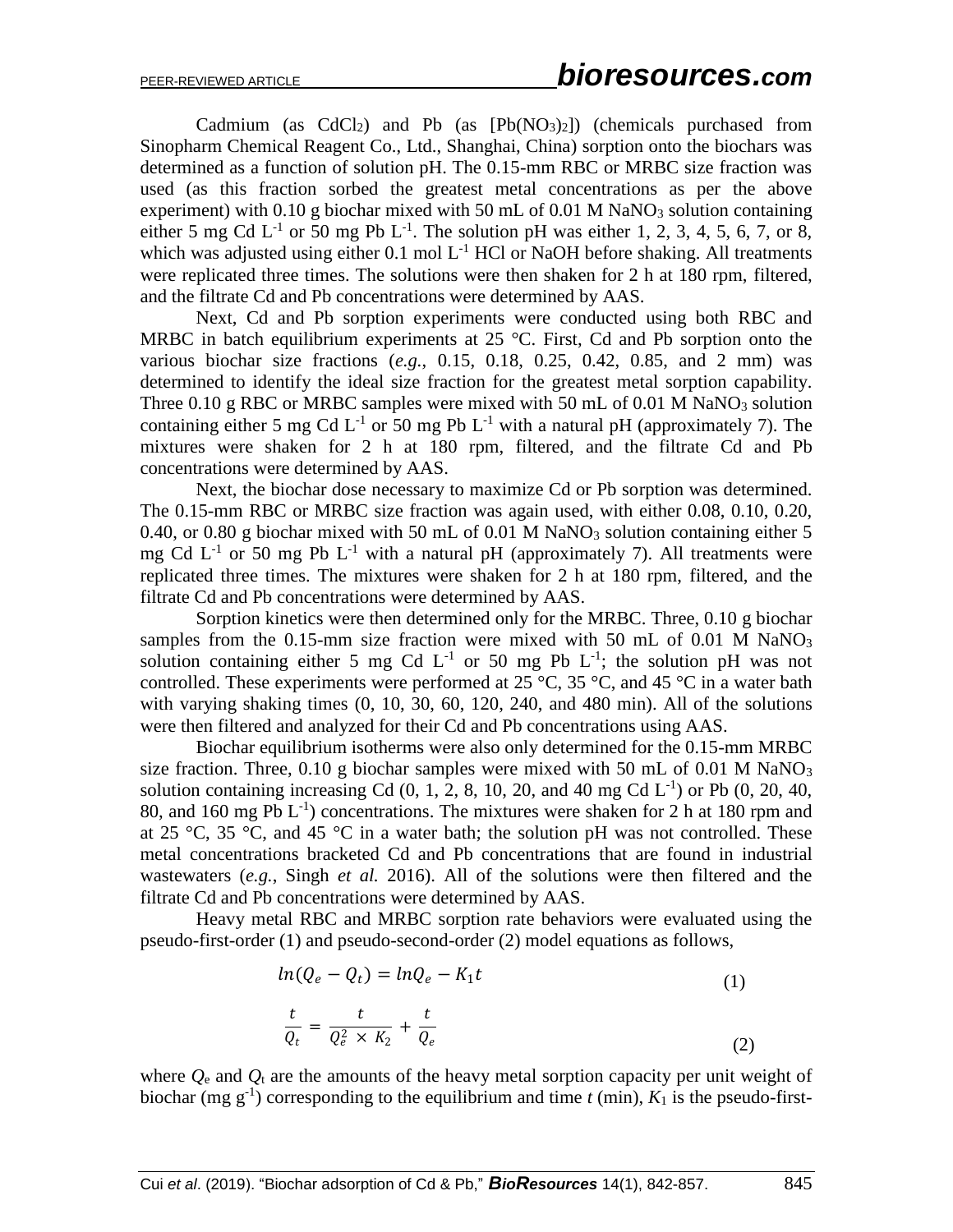order constant  $(h^{-1})$ ,  $K_2$  is the pseudo-second-order constant (g mg<sup>-1</sup>  $h^{-1}$ ), and the *t* is time (min).

The prediction models of Freundlich (3) and Langmuir (4) were also employed,

$$
ln Q_e = ln K_F + \frac{1}{n} \times ln C_e
$$
  
\n
$$
Q_e = \frac{C_e \times K_L \times Q_{max}}{1 + C_e \times K_L}
$$
\n(3)

where  $C_e$  is the heavy metal solution concentration (mg  $L^{-1}$ ) after 2 h,  $Q_{\text{max}}$  is the maximum adsorption capacity (mg  $g^{-1}$ ),  $K_F$  is the Freundlich parameter related to sorption capacity,  $K_L$  is the Langmuir constant  $(L mg^{-1})$  that estimates the binding strength between the surface and the sorbate, and *n* is an empirical constant.

Finally, the particle composition of RBC and MRBC was determined *via* scanning electron microscopy equipped with energy dispersive X-ray spectroscopy (SEM-EDS; Nova Nano SEM 450; FEI Co., Hillsboro, OR, USA). Biochar SEM-EDS analyses were performed on non-coated particles, directly mounted on an Al SEM-stub using doublesided adhesive copper conducting tape (3M®, Oxford Instruments, Abingdon, UK). The SEM operational conditions used were a 15-kV accelerating voltage at 40 to  $90000\times$ magnifications, with back-scattered electrons collected under low vacuum. The EDS elemental spectra were collected from specific locations of interest on both the RBC and MRBC particles.

## **RESULTS AND DISCUSSION**

#### **Characterization of BC**

Functional groups present on the RBC and MRBC were compared to that of the powder ground reed feedstock using FTIR (Fig. 1). The reed and modified reed biochar spectra were different when compared to the reed feedstock, with the FTIR spectra reflecting the presence of functional groups due to dehydration, decarbonylation, depolymerisation, and fragmentation during pyrolysis and the activation process (Kan *et al.* 2016). The presence of intermolecular O-H from the dehydration of cellulosic and ligneous components was observed at 3500 to 3200 cm<sup>-1</sup>. The abundance of C-H (2977 to 2921 cm<sup>-1</sup>), aliphatic C-O-C (1050 cm<sup>-1</sup>), and alcohol-OH (1158 cm<sup>-1</sup>) was attributed to the presence of cellulose.

The increased peak intensities of -OH  $(3345 \text{ to } 3426 \text{ cm}^{-1})$  and C-H  $(3032 \text{ to } 2858$ cm<sup>-1</sup> and 1452 to 1319 cm<sup>-1</sup>) and the decreased intensity of aliphatic C-O-C (1050 cm<sup>-1</sup>) with modified biochar were consistent with dehydration reactions and functional groups changes that occur with temperature changes during the pyrolysis process (Qian *et al.* 2016). Similar to these results, Wang *et al.* (2015) reported that modified-biochar contains more oxygen-containing functional groups and a larger surface area than unmodified biochar. Modified biochar functional groups, such as C-O-C, -OH, C-C, *etc.*, and special microstructures play a vital role in metal sorption by binding or complexing Cd and Pb (Cui *et al.* 2013, 2014; Xu *et al.* 2013).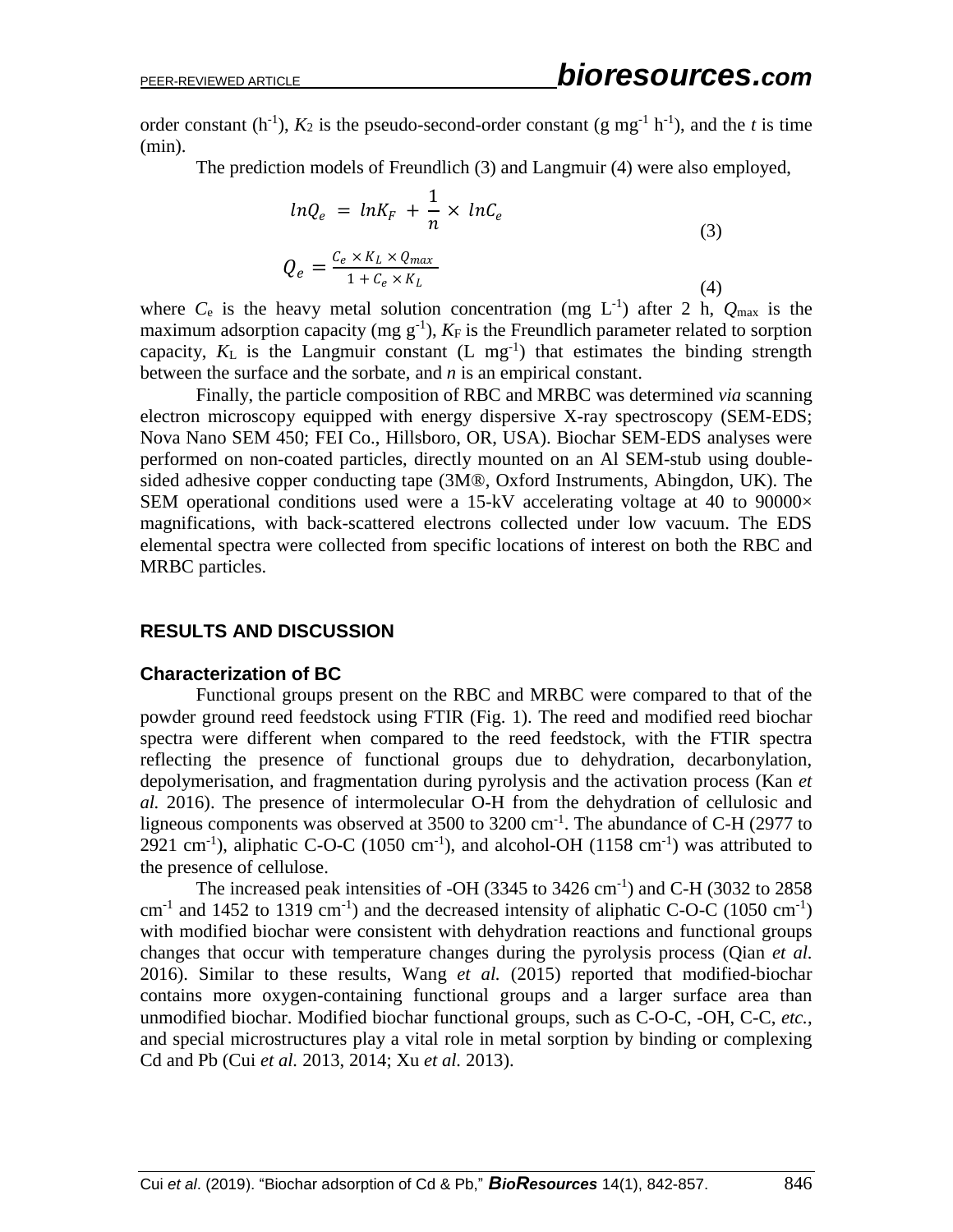

**Fig. 1.** FTIR spectra of reed, RBC, and MRBC.

#### **Effect of Solution pH**

Changing the solution pH remarkably affected the Pb and Cd sorption on both biochars (Figs. 2A and 2B). Over the pH range studied, the Cd and Pb sorption capacities of MRBC increased 7.5% to 41.9% and 6.4% to 59.0% compared to the RBC, with metal removal efficiencies increasing with increasing pH. However, when the pH was greater than 7, the biochar metal removal rates slowed down due to dominating precipitation reactions (Inyang *et al.* 2012; Liang *et al.* 2017). Chen *et al.* (2015) showed that, in the presence of biochar, Cd precipitates as  $Cd(OH)_2$  (and Pb likely Pb $(OH)_2$ ) when the solution pH is greater than 8. Similarly, Ippolito *et al.* (2017) noted that biochar application to acidic mine soils raises the pH, causing Pb to precipitate as hydroxide phases.



**Fig. 2.** Effect of 0.10 g from the 0.15 mm size-fraction of MRBC and RCB, mixed with 50 mL of 0.01 M NaNO<sub>3</sub> solution containing either 5 mg Cd L<sup>-1</sup> or 50 mg Pb L<sup>-1</sup> at initial pH values of 1 to 8, on biochar (A) Cd and (B) Pb adsorption capacities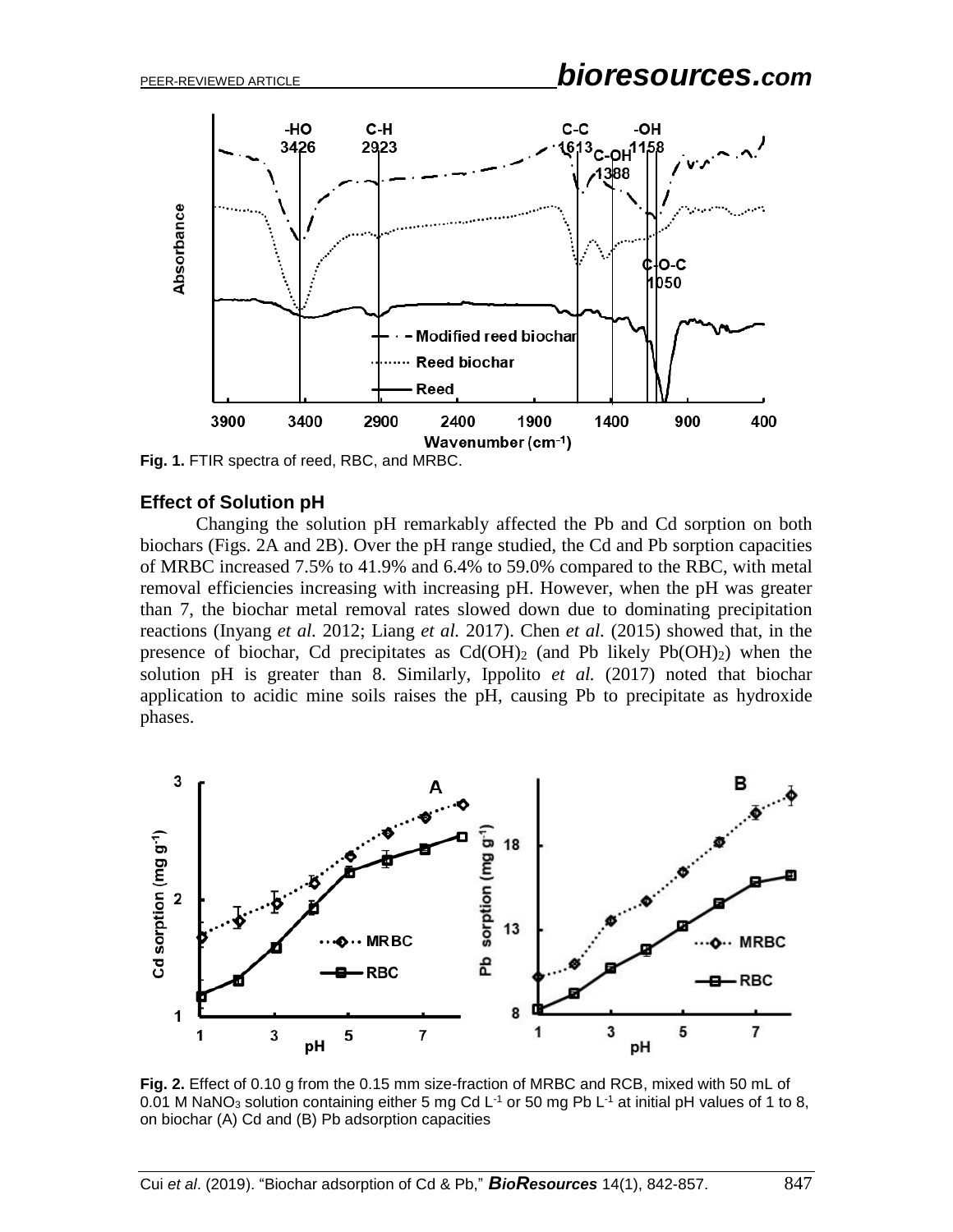Others have noted that pH-dependent surface charge plays a vital role in improving biochar metal surface sorption through electrostatic interactions (Cui *et al.* 2014) and metals exchange with cations on biochar, which is commonly considered to reach equilibrium relatively quickly  $(e.g., Ca^{2+}, Mg^{2+}, and Na^+; Lu *et al.* 2012; Chen *et al.*$ 2015). In addition to precipitation reactions at elevated pH values, oxygen-containing functional groups (*e.g.*, carboxyl and hydroxyl) on both biochars were likely negatively charged, further enhancing Cd and Pb sorption; Ippolito *et al.* (2017) noted a similar Cd sorption response in the presence of biochar. Thus, Cd and Pb precipitation reactions and electrostatic sorption was enhanced in the MRBC *via* the Fe activation treatment.

#### **Effect of BC Particle Size and Dosage**

Cadmium and Pb solution removal rates increased as the biochar particle size decreased and following biochar activation (Figs. 3A and 3B). Cadmium removal rates ranged from 59.6% to 74.6% (RBC) and 72.9% to 95.9% (MRBC), while Pb removal rates ranged from 30.2% to 76.1% (RBC) and 43.6% to 88.8% (MRBC). The smaller RBC particle size likely contained greater surface area for the metal sorption reactions to occur. Moreover, crushed reed material activated with Fe from  $(NH_4)_2Fe(SO_4)_2$  likely enhanced Fe and  $SO_4^2$ -loading, and in conjunction with small particles and larger surface area, made the MRBC more reactive for Pb and Cd sorption; Han *et al.* (2016) reported a similar observation.



Fig. 3. Effect of 0.10 g of MRBC and RBC mixed with 50 mL of 0.01 M NaNO<sub>3</sub> solution containing either 5 mg Cd L<sup>-1</sup> or 50 mg Pb L<sup>-1</sup> over biochar particle size (from 0.15 to 2 mm), at a pH of  $\sim$ 7, on (A) Cd and (B) Pb adsorption capacities

Increasing the biochar dose, at a constant initial metal concentration, increased the Pb and Cd sorption onto both the RBC and MRBC (Figs. 4A and 4B). When the biochar dose was increased from 0.08 to 0.8 g 50  $mL^{-1}$ , the Cd removal rate increased from 18.2% to 86.8% (RBC) and 24.2% to 98.3% (MRBC), and the Pb removal rates increased from 23.9% to 83.5% (RBC) and 32.7% to 99.9% (MRBC). Increasing the biochar dosage provided greater quantities of active sites and thus greater heavy metal removal, until the removal efficiency plateaued. Furthermore, the Cd and Pb plateau was greater with MRBC likely due to Fe activation and a subsequent increase in surface area (MRBC > RBC; Table 1). Others have also suggested that biochar activation increases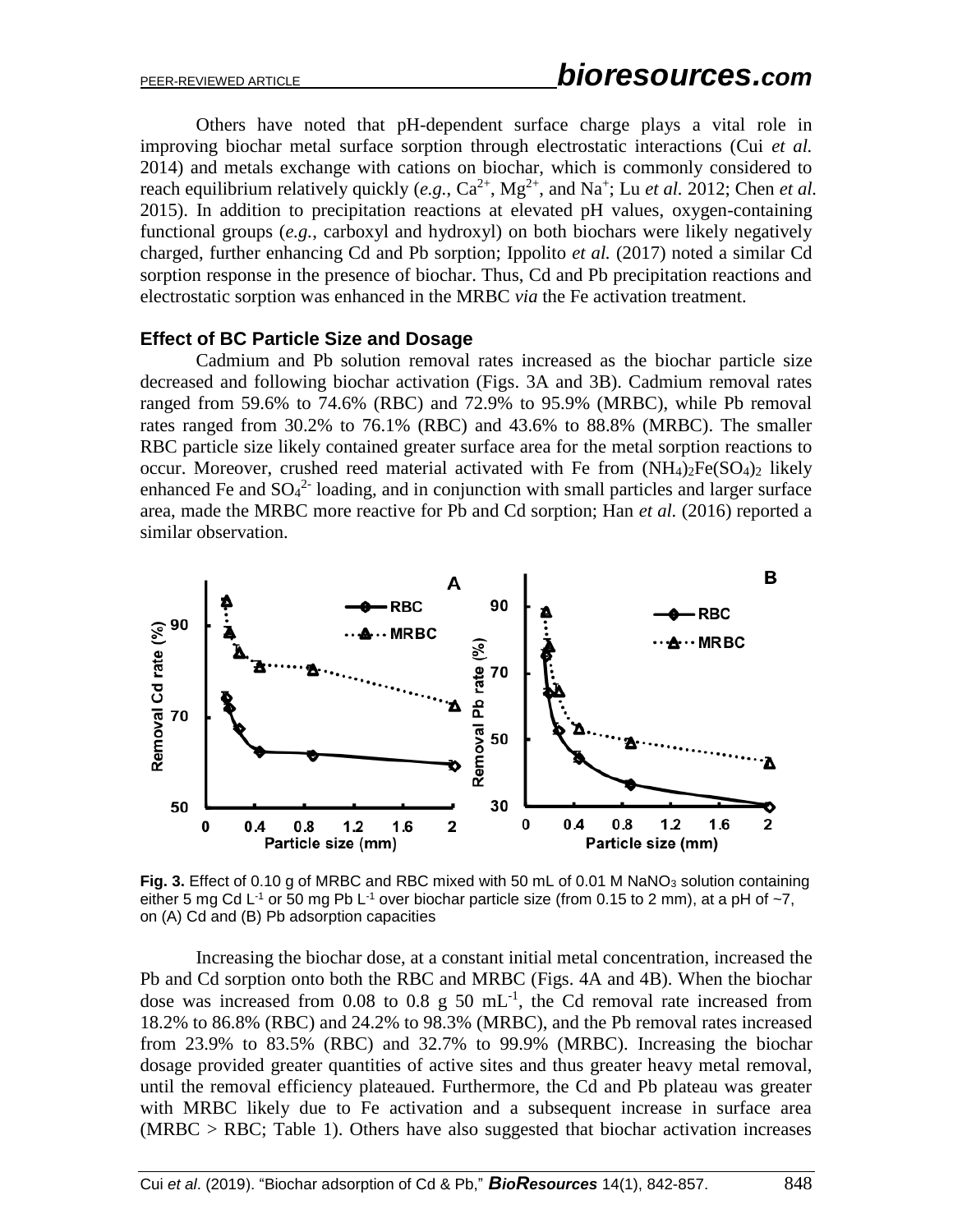surface area, leading to greater metal sorption (Lima and Marshall 2005; Azargohar and Dalai 2008; Uchimiya *et al.* 2010).



**Fig. 4.** Effect of MRBC and RBC dose (0.08 to 0.80 g 50 mL-1 ) from the 0.15 mm size-fraction, mixed with 50 mL of 0.01 M NaNO<sub>3</sub> solution (pH approx. 7) containing either 5 mg Cd L<sup>-1</sup> or 50 mg Pb  $L^{-1}$ , on the removal rate of Cd (A) and Pb (B)

## **MRBC Sorption Kinetics**

The MRBC Cd and Pb pseudo-first-order and pseudo-second-order sorption kinetics as related to temperature, and the corresponding degree of fitting values, are shown in Fig. 1S and Table 2, respectively. Across all temperatures, the metal sorption linearly increased for the first approximately 60 min, reaching a plateau after approximately 120 min. Initial, rapid sorption (*i.e.*, first 60 min) may have been attributable to metal-hydroxyl group associations on MRBC outer surfaces. As sorption is slowed (*i.e.*, after 60 min), metal sorption likely shifts from outer to inner MRBC surfaces (Makris *et al.* 2005; Bogusz *et al.* 2015), or due to metal precipitation with Febearing activated phases. This suggests that, over time, Cd and Pb sorption onto MRBC is controlled by a chemisorption process involving precipitation reactions, as observed in other biochar-metals systems (Kołodyńska *et al.* 2012; Bogusz *et al.* 2015). Although not determined in the current study, one cannot rule out: 1) competitive adsorption processes existing between the same and different metals, such as observed for Cd and Pb ions (Han *et al.* 2017) and for Pb, Cd, Zn, Cu, K, and Na (Xu *et al.* 2013); and 2) metal sorption as a second, third, *etc.*, monolayer (Harter and Naidu 2001).

Temperature had an effect on Cd and Pb removal efficiency at the same initial metal ion concentrations (Fig. 1S). The increase in solution temperature, from 25 to 45 °C, led to an increase in MRBC Cd and Pb adsorption capacities. This may indicate that the adsorption process is endothermic (Jung *et al.* 2018). The increase in Cd and Pb removal efficiency with increasing temperature may be due to electrostatic forces between MRBC active sites and metal ions, causing increased sorption from the solution to solid biochar phase (Idrees *et al.* 2018).

Furthermore, greater temperatures also influenced the magnitude of the sorption correlation coefficient  $(R^2)$ . Cadmium sorption onto MRBC was better fitted to the pseudo-first-order model ( $\overline{R}^2 = 0.993$  to 0.999) than the pseudo-second-order model ( $\overline{R}^2 =$ 0.966 to 0.984); the opposite was observed for Pb (pseudo-second-order:  $R^2 = 0.976$  to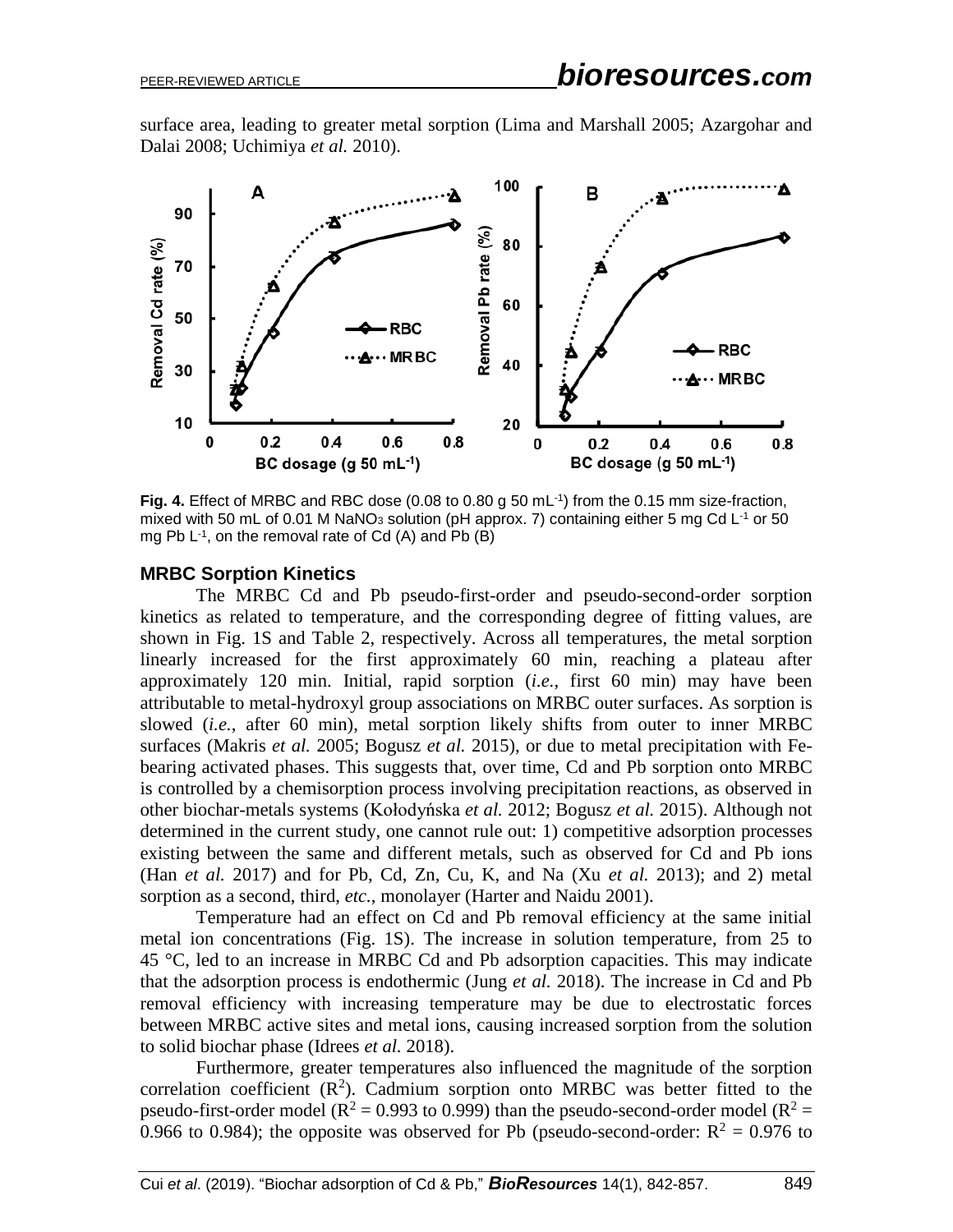0.987 as compared to pseudo-first-order:  $R^2 = 0.936$  to 0.958). Pseudo-second-order fitted the data with  $\mathbb{R}^2$  values of lower 0.999. Certainly, the higher fitting of kinetic data with the pseudo-first-order model, as temperature was increased, confirmed that Cd and Pb sorption onto biochar were not just a simple particle diffusion as in a first-order reaction (El-Banna *et al.* 2018).

| Treatments | Temperature |       | Pseudo-first-order Model | Pseudo-second-order Model |       |  |
|------------|-------------|-------|--------------------------|---------------------------|-------|--|
|            |             | $K_1$ | $R^2$                    | $K_{2}$                   | $R^2$ |  |
|            | 25 °C       | 0.037 | 0.993                    | 0.019                     | 0.966 |  |
| Cd         | 35 °C       | 0.042 | 0.996                    | 0.022                     | 0.976 |  |
|            | 45 °C       | 0.044 | 0.999                    | 0.024                     | 0.984 |  |
|            | 25 °C       | 0.113 | 0.936                    | 0.014                     | 0.976 |  |
| Pb.        | 35 °C       | 0.143 | 0.956                    | 0.017                     | 0.983 |  |
|            | 45 °C       | 0.132 | 0.958                    | 0.014                     | 0.987 |  |

## **Table 2.** Constants and Correlation Coefficients of Pseudo-first-order and Pseudo-second-order Models for Cd and Pb Adsorption by MRBC

## **MRBC Adsorption Isotherms**

The Langmuir and Freundlich models were used to further investigate MRBC sorption of Cd and Pb (Fig. 2S). The Langmuir model assumes monolayer surface sorption, while the Freundlich model is used to describe chemisorption on heterogeneous surfaces (Han *et al.* 2016). The Langmuir model was better at explaining Cd and Pb sorption by MRBC, based on the fitted results presented in Table 3. The Langmuir findings were in good agreement with the study of Bogusz *et al.* (2017), who used biomass (*Sida hermaphrodita* and wheat straw) produced biochar to adsorb Cd and Ni. In their findings, the Langmuir model was demonstrated to be the best to describe the metal sorption. In addition, Kołodyńska *et al.* (2012) reported that the pig and cow manurebased biochar were very well to fit the Langmuir model during the sorption of Cd(II) ions.

| Treatments | Temperature |       | Langmuir         |       | Freundlich |       |       |  |
|------------|-------------|-------|------------------|-------|------------|-------|-------|--|
|            |             | KL    | $Q_{\text{max}}$ | $R^2$ | ΚF         | n     | $R^2$ |  |
| Cd         | 25 °C       | 0.248 | 2.396            | 0.964 | 0.267      | 1.394 | 0.802 |  |
|            | 35 °C       | 0.260 | 2.562            | 0.976 | 0.333      | 1.504 | 0.796 |  |
|            | 45 °C       | 0.249 | 2.971            | 0.985 | 0.397      | 1.529 | 0.812 |  |
|            | 25 °C       | 0.151 | 15.186           | 0.999 | 6.636      | 6.035 | 0.863 |  |
| <b>Pb</b>  | 35 °C       | 0.157 | 15.842           | 0.998 | 7.003      | 6.079 | 0.839 |  |
|            | 45 °C       | 0.170 | 17.542           | 0.999 | 7.822      | 6.068 | 0.939 |  |

**Table 3.** Constants and Correlation Coefficients of Langmuir and Freundlich Models for Cd and Pb Adsorption by MRBC (at pH ~7)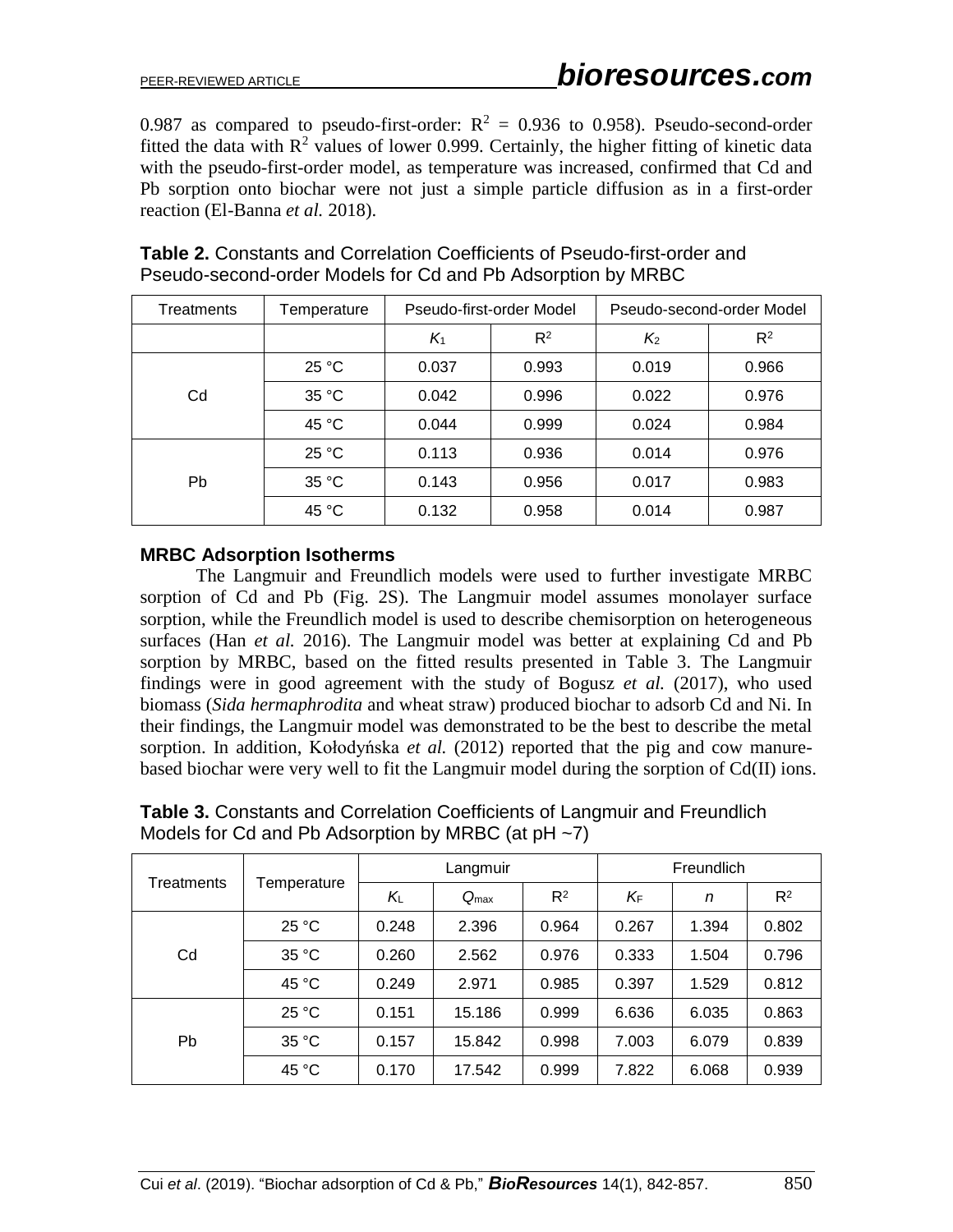# PEER-REVIEWED ARTICLE *bioresources.com*



 $\mathbf c$ 1  $\overline{\mathbf{2}}$ 3 5 7 keV n 4 6 D  $\overline{2}$  $\overline{\mathbf{3}}$ 1 4 5 6 7 keV 0

**Fig. 5.** SEM images of reed biochar (RBC: A) and modified reed biochar (MRBC: B); SEM-EDS spectra of RBC (C) and MRBC (D) from the areas of (SA-1) and (SA-2), respectively

As the temperature increased, the *K* value (sorption energy) increased from 0.248 to 0.260 for Cd and from 0.151 to 0.170 for Pb (Table 3). The maximum MRBC adsorption capacity increased from 25 °C (Cd, 2.40 mg  $g^{-1}$ ; Pb, 15.19 mg  $g^{-1}$ ) to 35 °C (Cd, 2.56 mg g<sup>-1</sup>; Pb, 15.84 mg g<sup>-1</sup>) to 45 °C (Cd, 2.97 mg g<sup>-1</sup>; Pb, 17.54 mg g<sup>-1</sup>) for Cd (by 6.9% and 24.0%, respectively) and for Pb (by 4.3% and 15.5%, respectively). The isotherms showed that the Cd and Pb sorption capacities increased with higher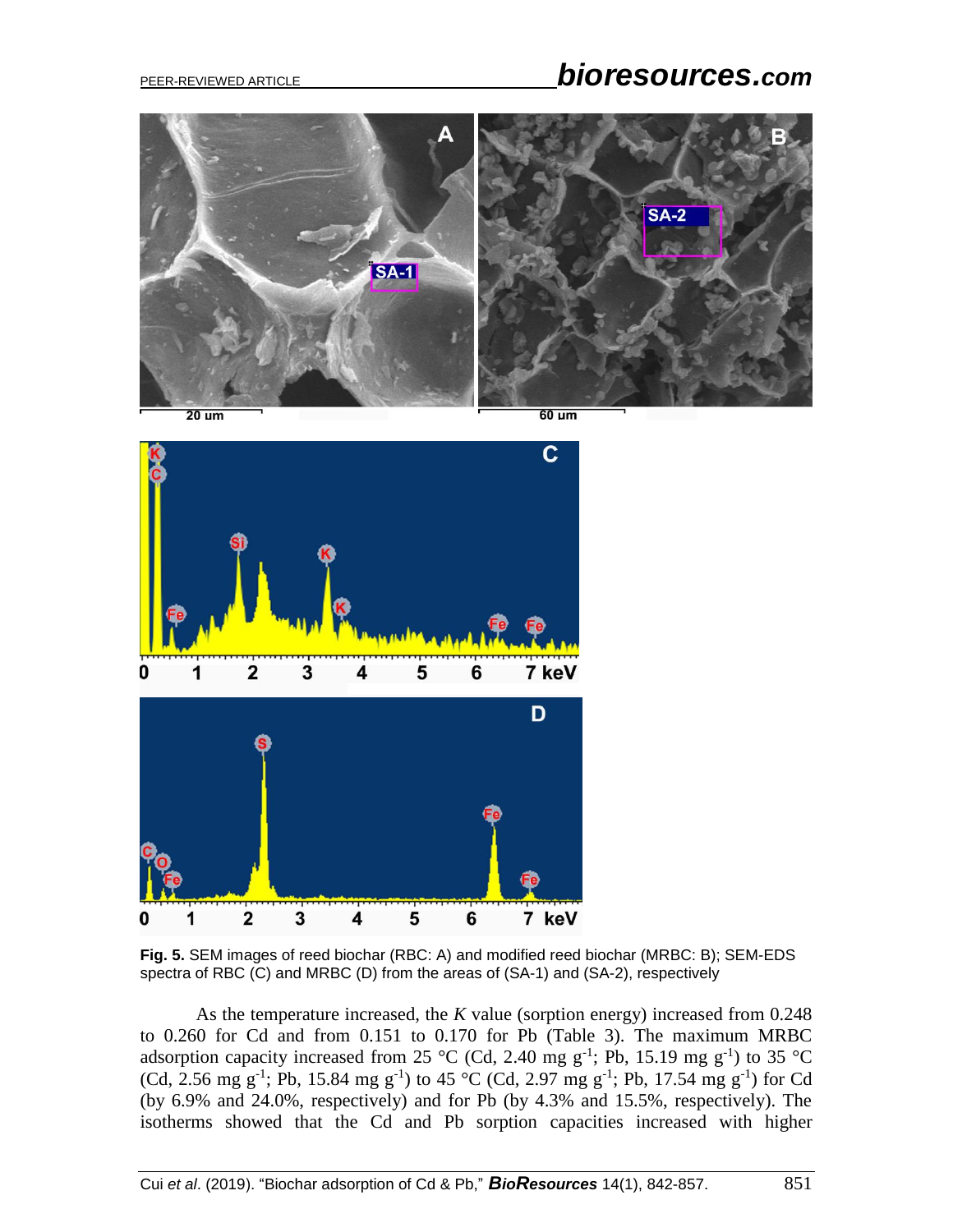temperature and initial concentration, which likely reflected a metal precipitation mechanism similar to that described by Cao *et al.* (2009). The increased sorption energy and maximum sorption capacity found here further supported the pseudo-first- and second-order observations previously described.

## **RBC and MRBC Microstructure**

Large microstructural changes were observed on the MRBC surface, attributed to the ferrous ammonium sulfate  $[(NH_4)_2Fe(SO_4)_2]$  activation step. Specifically, a greater number of small particles containing appreciable quantities of Fe and S were observed on the MRBC surface, as compared to RBC, *via* SEM-EDS (Fig. 5B *vs.* Fig. 5A). The biochar Fe activation process likely resulted in increased surface area due to Fe precipitate formation across the biochar surface. The MRBC, with its surface activation and well-developed inner structure (as observed by comparing Fig. 5A to 5B), can offer the opportunity to adsorb more heavy metals such as Cd and Pb (Trakal *et al.* 2016). It has been suggested that Fe activation can act as a catalyst to accelerate conformational changes in biochar structure (Zhou *et al.* 2017), which likely occurred in the current study as well. The EDS spectra showed that S and Fe were more present on the MRBC than the RBC surface (Fig. 5D *vs.* Fig. 5C, respectively). Thus, it is not unreasonable to suggest that the small particles present in Fig. 5B contained both S and Fe, which developed from the biochar activation process and contributed to increased metal sorption.

# **CONCLUSIONS**

- 1. Iron-activated reed biochar improved Cd and Pb sorption characteristics, such as the surface microstructure and elements content.
- 2. The biochar Fe activation treatment  $[(NH<sub>4</sub>)<sub>2</sub>Fe(SO<sub>4</sub>)<sub>2</sub>]$  improved the presence of functional groups and microstructure surface area on MRBC, leading to enhanced Cd and Pb max sorption capacities as 2.97 mg g<sup>-1</sup> and 17.5 mg g<sup>-1</sup> at 45 °C on the MRBC.
- 3. The biochar adsorption capacities on Cd and Pb were affected by many factors. For example, the removal rate was increased to 86.8% (RBC) and 98.3% (MRBC) with the dosage at 0.8 g 50 mL<sup>-1</sup>. The sorption mainly occurred in first 60 min. The MRBC sorption capacity values were increased as 41.9% (Cd) and 59.0% (Pb) at the max initial pH. The Cd and Pb removal rates were 74.6% and 76.1% on RBC and 95.9% and 88.8% on MRBC at 0.15 mm biochar.
- 4. Modified reed biomass biochar has the potential to be used as an efficient and ecofriendly Cd and Pb sorbent, and in the future may help reduce water-borne issues associated with metal contamination.

# **ACKNOWLEDGMENTS**

This study was supported by the National Natural Science Foundation of China under Grant Nos. 41501339, 21677119, 41501353, and 41301551, and the Natural Science Foundation of Jiangsu Province for Youths under Grant No. BK20140468, as well as the Qing Lan Project.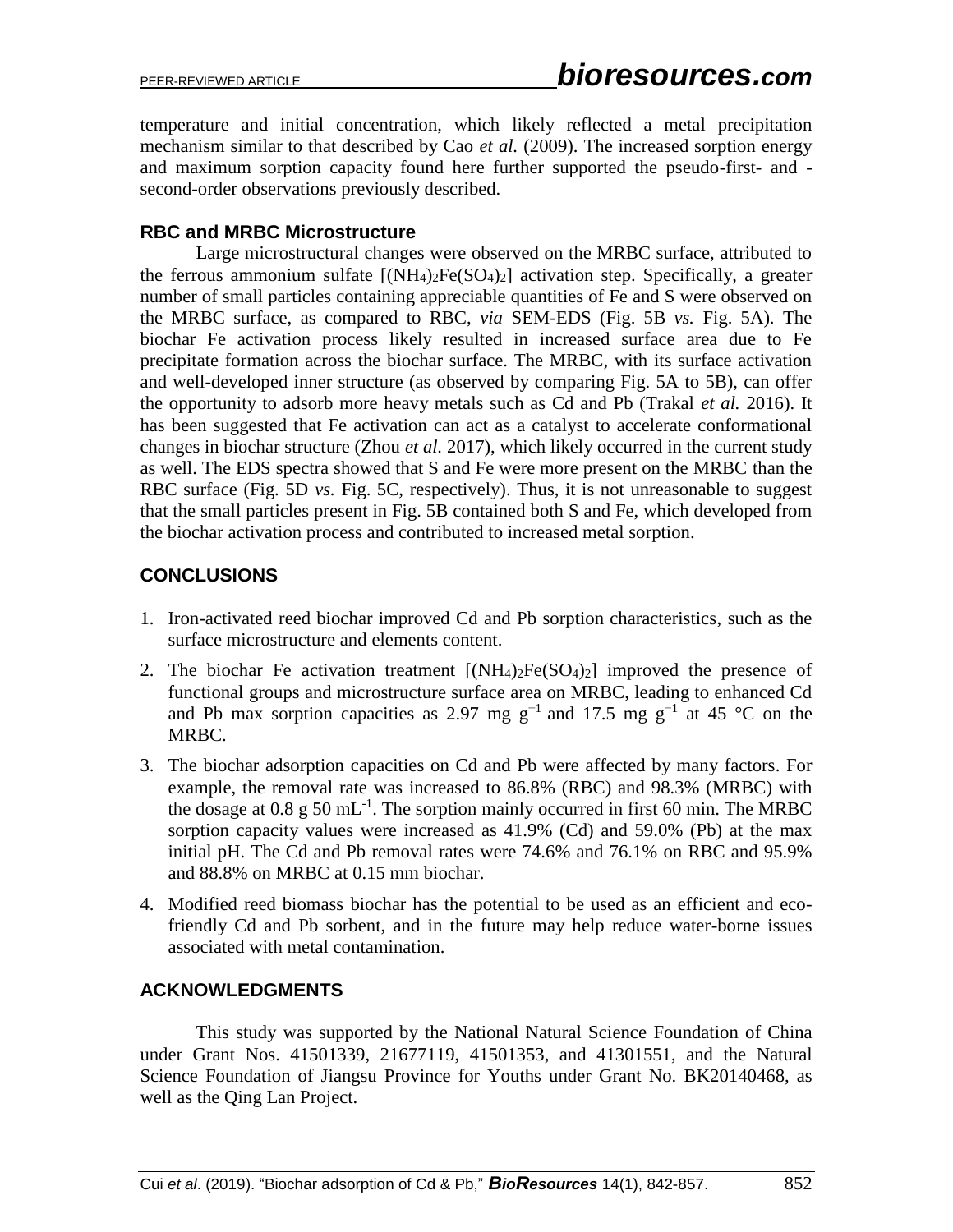# **REFERENCES CITED**

- Azargohar, R., and Dalai, A. (2008). "Steam and KOH activation of biochar: Experimental and modeling studies," *Micropor. Mesopor. Mat.* 110(2-3), 413-421. DOI: 10.1016/j.micromeso.2007.06.047
- Bogusz, A., Nowak, K., Stefaniuk, M., Dobrowolski, R., and Oleszczuk, P. (2017). "Synthesis of biochar from residues after biogas production with respect to cadmium and nickel removal from wastewater," *J. Environ. Manage.* 201, 268-276. DOI: 10.1016/j.jenvman.2017.06.019
- Bogusz, A., Oleszczuk, P., and Dobrowolski, R. (2015). "Application of laboratory prepared and commercially available biochars to adsorption of cadmium, copper and zinc ions from water," *Bioresource Technol.* 196, 540-549. DOI: 10.1016/j.biortech.2015.08.006
- Bolognesi, C., Landini, E., Roggieri, P., Fabbri, R., and Viarengo, A. (1999). "Genotoxicity biomarkers in the assessment of heavy metal effects in mussels: Experimental studies," *Environ. Mol. Mutagen.* 33(4), 287-292. DOI: 10.1002/(SICI)1098-2280(1999)33:4<287::AID-EM5>3.0.CO;2-G
- Cao, X., Ma, L., Gao, B., and Harris, W. (2009). "Dairy-manure derived biochar effectively sorbs lead and atrazine," *Environ. Sci. Technol.* 43(9), 3285-3291. DOI: 10.1021/es803092k
- Chen, T., Zhou, Z., Han, R., Meng, R., Wang, H., and Lu, W. (2015). "Adsorption of cadmium by biochar derived from municipal sewage sludge: Impact factors and adsorption mechanism," *Chemosphere* 134, 286-293. DOI: 10.1016/j.chemosphere.2015.04.052
- Cui, L., Yan, J., Yang, Y., Li, L., Quan, G., Ding, C., Chen, T., Fu, Q., and Chang, A. (2013). "Influence of biochar on microbial activities of heavy metals contaminated paddy fields," *BioResources* 8(4), 5536-5548. DOI: 10.15376/biores.8.4.5536-5548
- Cui, L., Yan, J., Yang, Y., Li, L., Quan, G., Ding, C., Chen, T., Yin, C., Gao, J., and Hussain, Q. (2014). "Does biochar alter the speciation of Cd and Pb in aqueous solution?," *BioResources* 10(1), 88-104. DOI: 10.15376/biores.10.1.88-104
- El-Banna, M. F., Mosa, A., Gao, B., Yin, X., Ahmad, Z., and Wang, H. (2018). "Sorption of lead ions onto oxidized bagasse-biochar mitigates Pb-induced oxidative stress on hydroponically grown chicory: Experimental observations and mechanisms," *Chemosphere* 208, 887-898. DOI:10.1016/j.chemosphere.2018.06.052
- Han, L., Qian, L., Liu, R., Chen, M., Yan, J., and Hu, Q. (2017). "Lead adsorption by biochar under the elevated competition of cadmium and aluminum," *Sci. Rep.-UK* 7, Article ID 2264. DOI: 10.1038/s41598-017-02353-4
- Han, Y., Cao, X., Ouyang, X., Sohi, S. P., and Chen, J. (2016). "Adsorption kinetics of magnetic biochar derived from peanut hull on removal of Cr (VI) from aqueous solution: Effects of production conditions and particle size," *Chemosphere* 145, 336- 341. DOI: 10.1016/j.chemosphere.2015.11.050
- Harada, M. (1995). "Minamata disease: Methylmercury poisoning in Japan caused by environmental pollution," *Crit. Rev. Toxicol.* 25(1), 1-24. DOI: 10.3109/10408449509089885
- Harter, R. D., and Naidu, R. (2001). "An assessment of environmental and solution parameter impact on trace-metal sorption by soils," *Soil Sci. Soc. Am. J.* 65(3), 597– 612. DOI: 10.2136/sssaj2001.653597x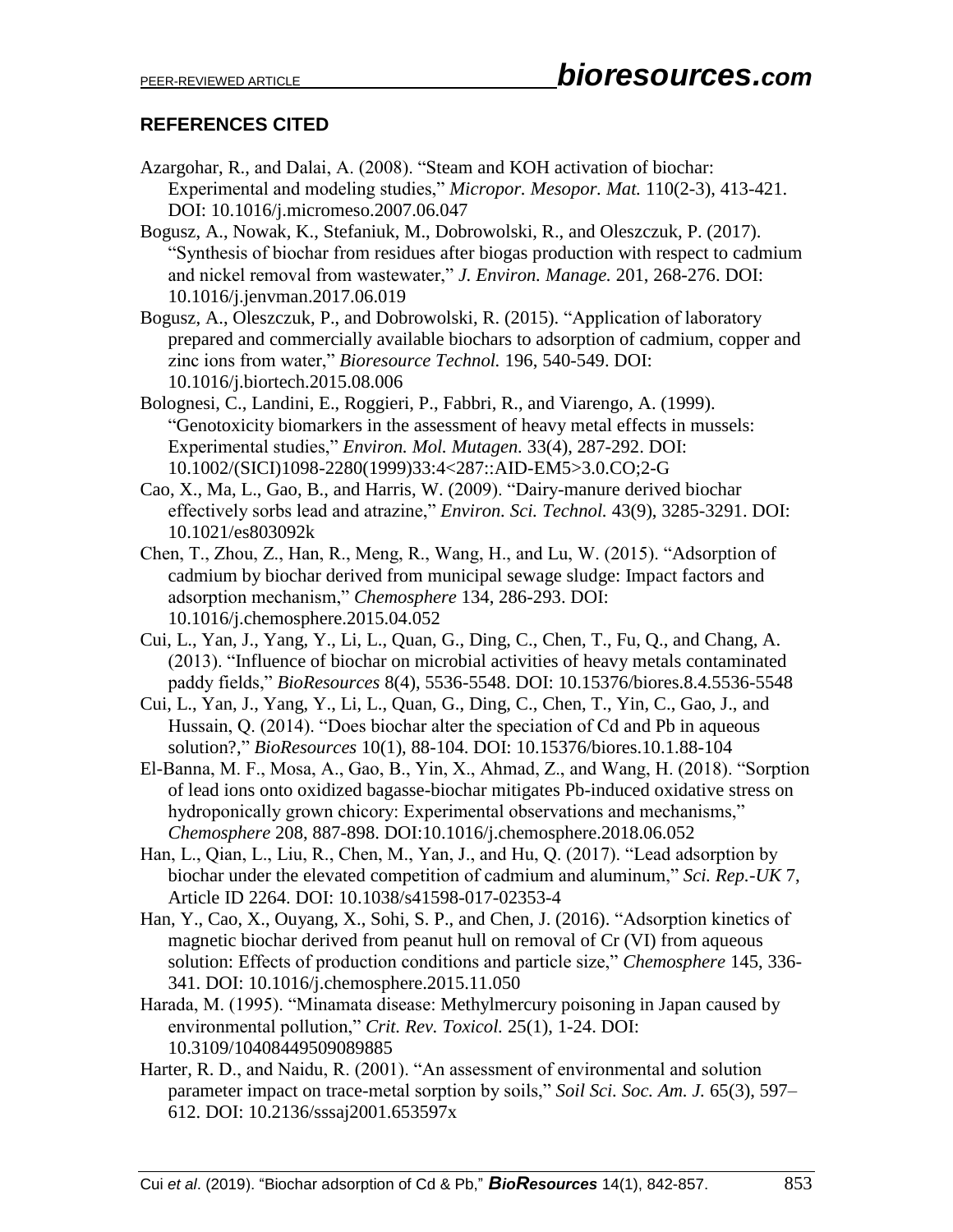- Idrees, M., Batool, S., Ullah, H., Hussain, Q., Al-Wabel, M. I., Ahmad, M., Hussain, A., Riaz, M., Ok, Y.S., and Kong, J. (2018). "Adsorption and thermodynamic mechanisms of manganese removal from aqueous media by biowaste-derived biochars," *J. Mol. Liq.* 266, 373-380. DOI:10.1016/j.molliq.2018.06.049
- Inaba, T., Kobayashi, E., Suwazono, Y., Uetani, M., Oishi, M., Nakagawa, H., and Nogawa, K. (2005). "Estimation of cumulative cadmium intake causing itai–itai disease," *Toxicol. Lett.* 159(2), 192-201. DOI: 10.1016/j.toxlet.2005.05.011
- Inyang, M., Gao, B., Yao, Y., Xue, Y. W., Zimmerman, A. R., Pullammanappallil, P., and Cao, X. D. (2012). "Removal of heavy metals from aqueous solution by biochars derived from anaerobically digested biomass," *Bioresource Technol.* 110, 50-56. DOI: 10.1016/j.biortech.2012.01.072
- Ippolito, J., Berry, C., Strawn, D., Novak, J., Levine, J., and Harley, A. (2017). "Biochars reduce mine land soil bioavailable metals," *J. Environ. Qual.* 46(2), 411-419. DOI: 10.2134/jeq2016.10.0388
- Ippolito, J., Strawn, D., Scheckel, K., Novak, J., Ahmedna, M., and Niandou, M. (2012). "Macroscopic and molecular investigations of copper sorption by a steam-activated biochar," *J. Environ. Qual.* 41(4), 1150-1156. DOI: 10.2134/jeq2011.0113
- Johansson, C. L., Paul, N. A., De Nys, R., and Roberts, D. A. (2016). "Simultaneous biosorption of selenium, arsenic and molybdenum with modified algal-based biochars," *J. Environ. Manage.* 165, 117-123. DOI: 10.1016/j.jenvman.2015.09.021
- Jung, K. W., Lee, S. Y., and Lee, Y. J. (2018). "Hydrothermal synthesis of hierarchically structured birnessite-type MnO2/biochar composites for the adsorptive removal of Cu (II) from aqueous media," *Bioresource Technol.* 260, 204-212. DOI:10.1016/j.biortech.2018.03.125
- Kan, T., Strezov, V., and Evans, T. J. (2016). "Lignocellulosic biomass pyrolysis: A review of product properties and effects of pyrolysis parameters," *Renew. Sust. Energ. Rev.* 57, 1126-1140. DOI: 10.1016/j.rser.2015.12.185
- Karunanayake, A. G., Todd, O. A., Crowley, M., Ricchetti, L., Pittman Jr, C.U., Anderson, R., Mohan, D., and Mlsna, T. (2018). "Lead and cadmium remediation using magnetized and nonmagnetized biochar from Douglas fir," *Chem. Eng. J.* 331, 480-491. DOI:10.1016/j.cej.2017.08.124
- Khan, S., Cao, Q., Zheng, Y. M., Huang, Y. Z., and Zhu, Y. G. (2008). "Health risks of heavy metals in contaminated soils and food crops irrigated with wastewater in Beijing, China," *Environ. Pollut.* 152(3), 686-692. DOI: 10.1016/j.envpol.2007.06.056
- Khan, S., Reid, B. J., Li, G., and Zhu, Y. G. (2014). "Application of biochar to soil reduces cancer risk *via* rice consumption: A case study in Miaoqian village, Longyan, China," *Environ. Int.* 68, 154-161. DOI: 10.1016/j.envint.2014.03.017
- Kim, I. J., Kim, R. Y., Kim, J. I., Kim, H. S., Noh, H. J., Kim, T. S., Yoon, J. K., Park, G. H., Ok, Y. S., and Jung, H. S. (2015). "Feasibility study of different biochars as adsorbent for cadmium and lead," *Korean J. Soil Sci. Fert.* 48(5), 332-339. DOI: 10.7745/KJSSF.2015.48.5.332
- Kołodyńska, D., Wnętrzak, R., Leahy, J. J., Hayes, M. H. B., Kwapiński, W., and Hubicki, Z. (2012). "Kinetic and adsorptive characterization of biochar in metal ions removal," *Chem. Eng. J.* 197, 295-305. DOI: 10.1016/j.cej.2012.05.025
- Liang, J., Li, X., Yu, Z., Zeng, G., Luo, Y., Jiang, L., Yang, Z., Qian, Y., and Wu, H. (2017). "Amorphous MnO<sup>2</sup> modified biochar derived from aerobically composted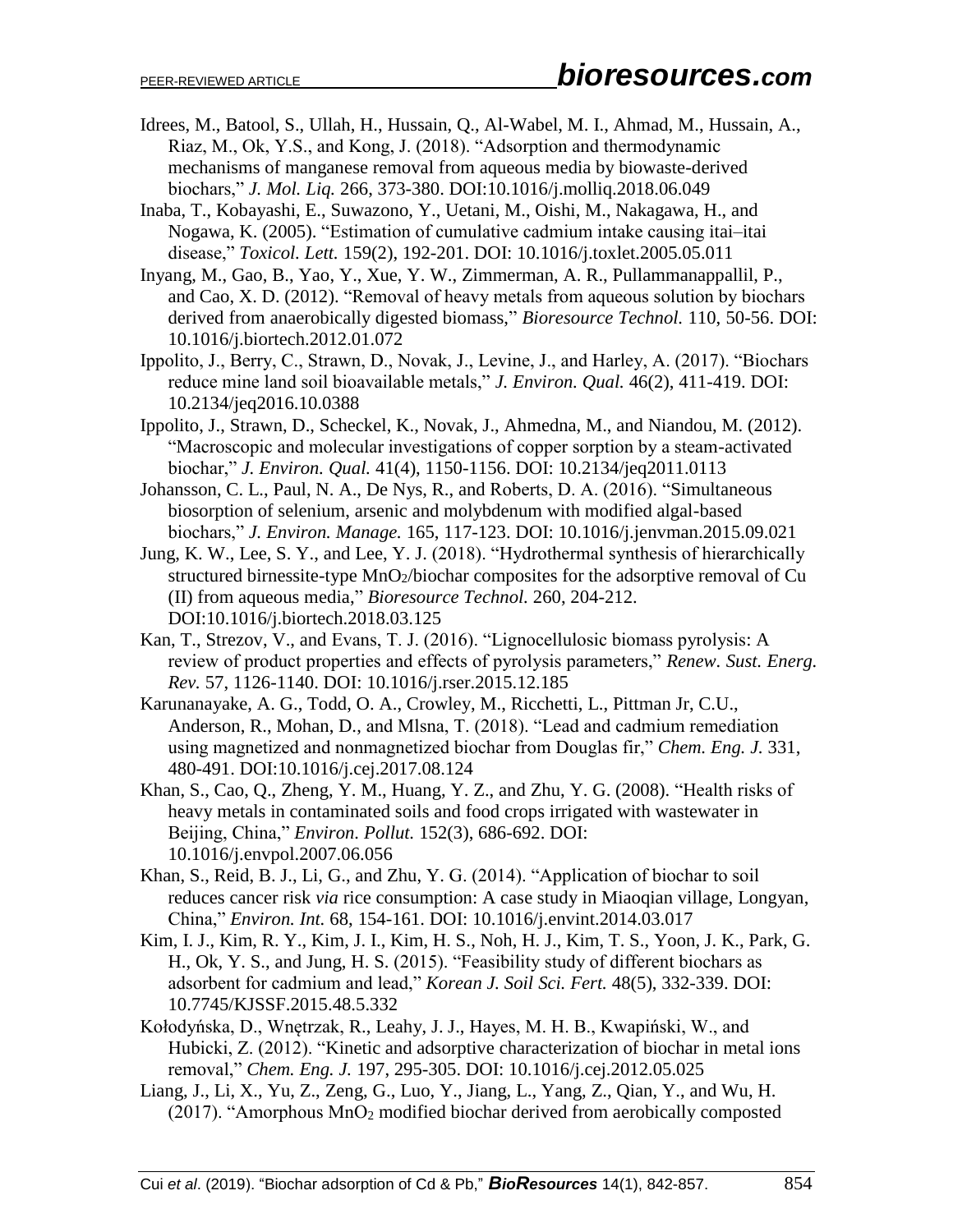swine manure for adsorption of Pb (II) and Cd (II)," *ACS Sustain. Chem. Eng.* 5(6), 5049-5058. DOI: 10.1021/acssuschemeng.7b00434

Lima, I. M., and Marshall, W. E. (2005). "Adsorption of selected environmentally important metals by poultry manure-based granular activated carbons," *J. Chem. Technol. Biot.* 80(9), 1054-1061. DOI: 10.1002/jctb.1283

Lu, H., Zhang, W., Yang, Y., Huang, X., Wang, S., and Qiu, R. (2012). "Relative distribution of Pb<sup>2+</sup> sorption mechanisms by sludge-derived biochar," *Water Res.* 46(3), 854-862. DOI: 10.1016/j.watres.2011.11.058

- Lu, R. (2000). "Methods of inorganic pollutants analysis," *Soil and Agro-chemical Analysis Methods,* China Agriculture Science Press, Beijing, China, pp. 205-266
- Makris, K. C., Harris, W. G., O'Connor, G. A., Obreza, T. A., and Elliott, H. A. (2005). "Physicochemical properties related to long-term phosphorus retention by drinkingwater treatment residuals," *Environ. Sci. Technol.* 39(11), 4280-4289. DOI: 10.1021/es0480769
- Mohan, D., Sarswat, A., Ok, Y. S., and Pittman, C. U. (2014). "Organic and inorganic contaminants removal from water with biochar, a renewable, low cost and sustainable adsorbent–A critical review," *Bioresource Technol.* 160, 191-202. DOI: 10.1016/j.biortech.2014.01.120
- Qian, L., Zhang, W., Yan, J., Han, L., Gao, W., Liu, R., and Chen, M. (2016). "Effective removal of heavy metal by biochar colloids under different pyrolysis temperatures," *Bioresource Technol.* 206, 217-224. DOI: 10.1016/j.biortech.2016.01.065
- Qiao, Y., Crowley, D., Wang, K., Zhang, H., and Li, H. (2015). "Effects of biochar and *Arbuscular mycorrhizae* on bioavailability of potentially toxic elements in an aged contaminated soil," *Environ. Pollut.* 206, 636-643. DOI: 10.1016/j.envpol.2015.08.029
- Roberts, K. G., Gloy, B. A., Joseph, S., Scott, N. R., and Lehmann, J. (2010). "Life cycle assessment of biochar systems: Estimating the energetic, economic, and climate change potential," *Environ. Sci. Technol.* 44(2), 827-833. DOI: 10.1021/es902266r
- Singh, V., Ram, C., and Kumar, A. (2016). "Physico-chemical characterization of electroplating industrial effluents of Chandigarh and Haryana Region," *J. Civil Environ. Eng.* 6, 2-6. DOI: 10.4172/2165-784X.1000237
- Trakal, L., Veselská, V., Šafařík, I., Vítková, M., Číhalová, S., and Komárek, M. (2016). "Lead and cadmium sorption mechanisms on magnetically modified biochars," *Bioresource Technol.* 203, 318-324. DOI: 10.1016/j.biortech.2015.12.056
- Uchimiya, M., Lima, I. M., Klasson, K. T., Chang, S., Wartelle, L. H., and Rodgers, J. E. (2010). "Immobilization of heavy metal ions  $(Cu^{II}, Cd^{II}, Ni^{II}, and Pb^{II})$  by broiler litter-derived biochars in water and soil," *J. Agr. Food. Chem.* 58(9), 5538-5544. DOI: 10.1021/jf9044217
- Wang, H., Gao, B., Wang, S., Fang, J., Xue, Y., and Yang, K. (2015). "Removal of Pb (II), Cu (II), and Cd (II) from aqueous solutions by biochar derived from  $KMnO<sub>4</sub>$ treated hickory wood," *Bioresource Technol.* 197, 356-362. DOI: 10.1016/j.biortech.2015.08.132
- Wang, S., Gao, B., Li, Y., Creamer, A. E., and He, F. (2017). "Adsorptive removal of arsenate from aqueous solutions by biochar supported zero-valent iron nanocomposite: Batch and continuous flow tests," *J. Hazard. Mater.* 322, 172-181. DOI: 10.1016/j.jhazmat.2016.01.052
- Wang, Z., Shen, D., Shen, F., and Li, T. (2016a). "Phosphate adsorption on lanthanum loaded biochar," *Chemosphere* 150, 1-7. DOI: 10.1016/j.chemosphere.2016.02.004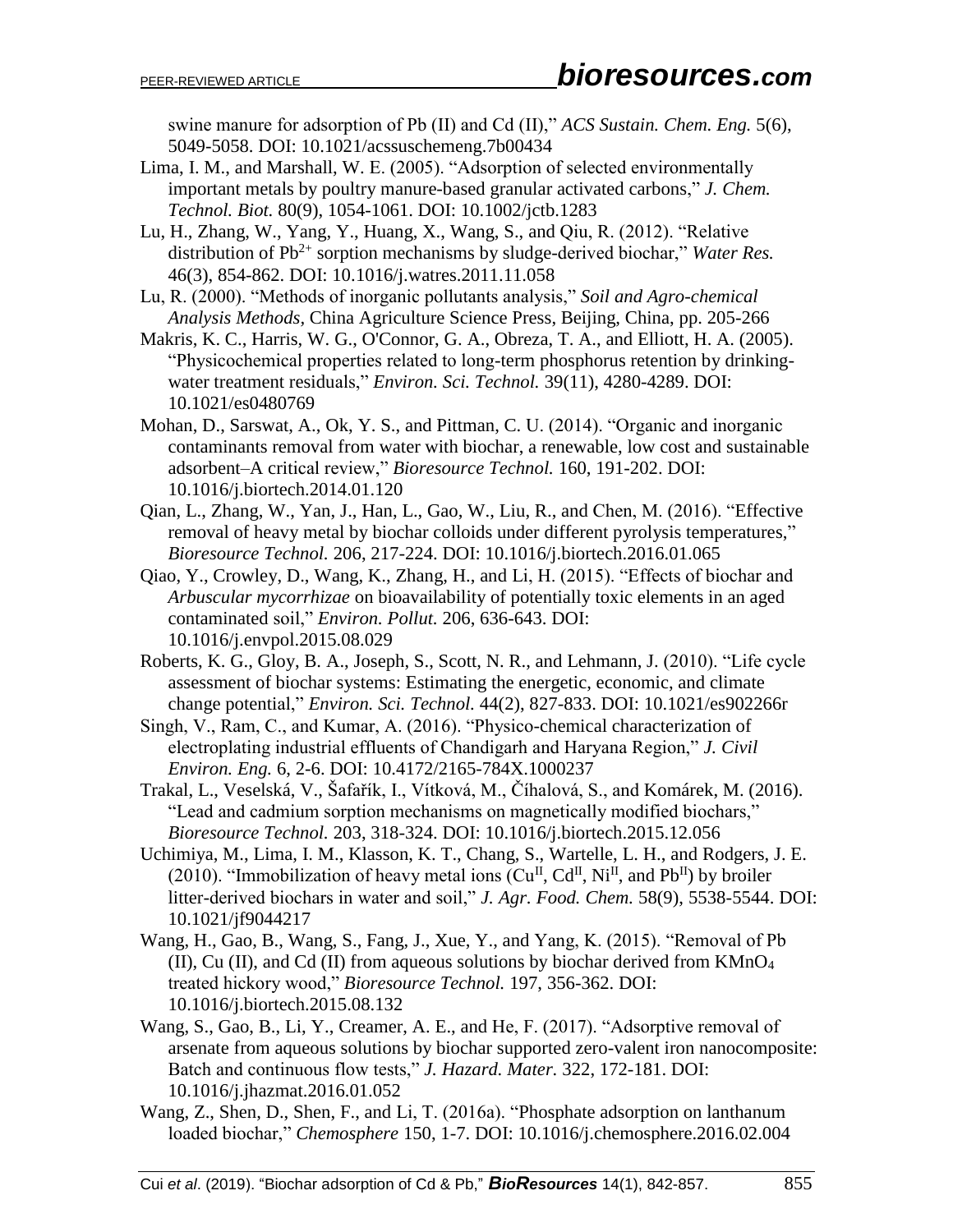- Xu, X., Cao, X., and Zhao, L. (2013). "Comparison of rice husk-and dairy manurederived biochars for simultaneously removing heavy metals from aqueous solutions: Role of mineral components in biochars," *Chemosphere* 92(8), 955-961. DOI: 10.1016/j.chemosphere.2013.03.009
- Zheng, H., Wang, Z., Deng, X., Zhao, J., Luo, Y., Novak, J., Stephen, H., and Xing, B. (2013). "Characteristics and nutrient values of biochars produced from giant reed at different temperatures," *Bioresource Technol.* 130, 463-471. DOI: 10.1016/j.biortech.2012.12.044
- Zhou, N., Chen, H., Xi, J., Yao, D., Zhou, Z., Tian, Y., and Lu, X. (2017). "Biochars with excellent Pb (II) adsorption property produced from fresh and dehydrated banana peels *via* hydrothermal carbonization," *Bioresource Technol.* 232, 204-210. DOI: 10.1016/j.biortech.2017.01.074

Article submitted: August 15, 2018; Peer review completed: October 28, 2018; Revised version received: November 4, 2018; Accepted: November 22, 2018; Published: December 6, 2018. DOI: 842-857